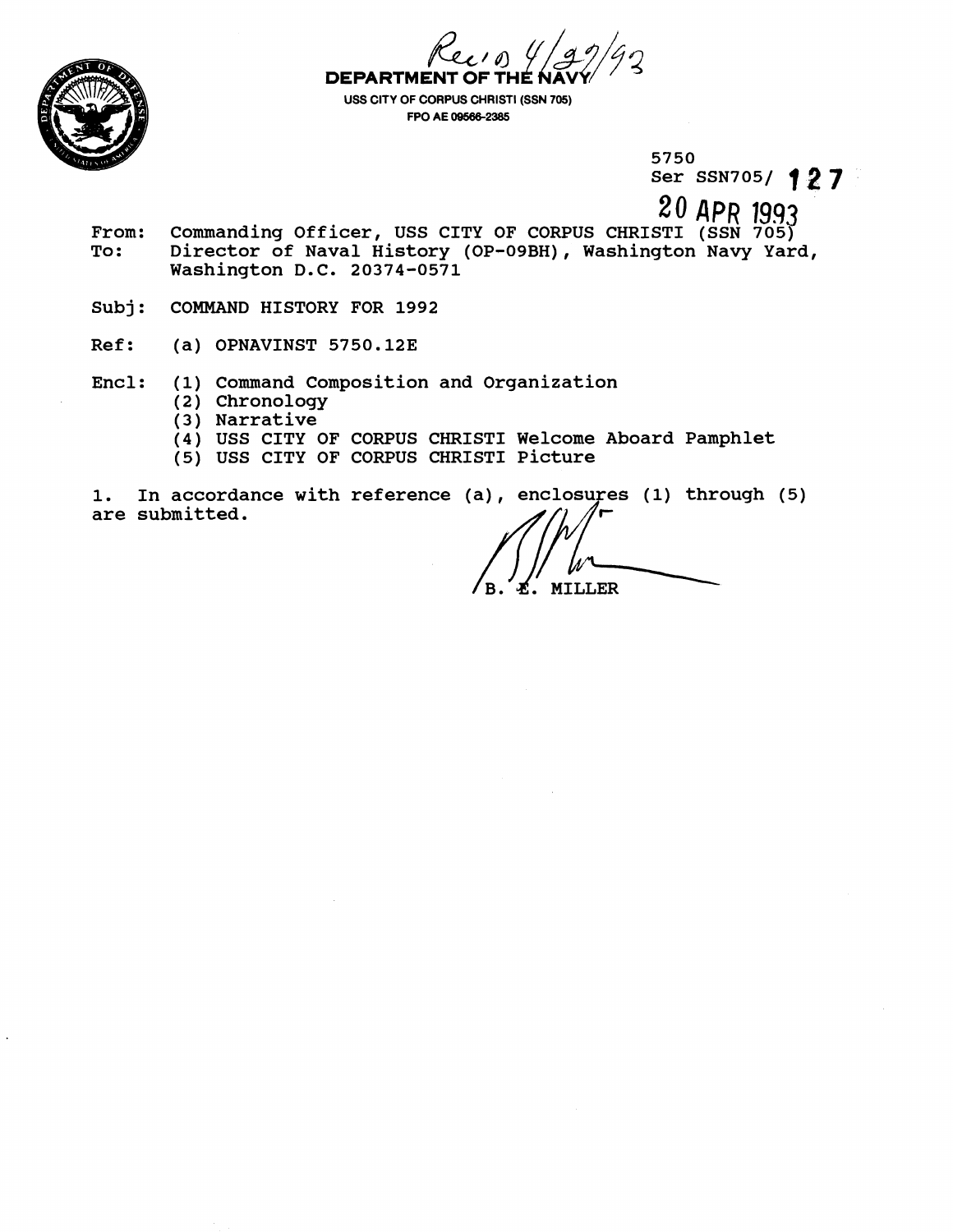# COMMAND COMPOSITION AND ORGANIZATION

1. MISSION:

In accordance with COMSUBLANT OPORD **2000** the ship's mission is to carry out tasks assigned by higher authority, fulfill assigned .commitments, maintain high standards of personnel and material readiness for naval action, and strive continuously to improve submarine tactics in the accomplishment of the mission.

# **2.** ORGANIZATIONAL STRUCTURE:

- a. Immediate Senior in Chain of Command (ISIC): Commander Submarine Squadron TWO
- b. Units under **operational/administrative** control: None.

# 3. COMMANDER AND BIOGRAPHY:

a. Commander: CDR Bruce E. Miller, USN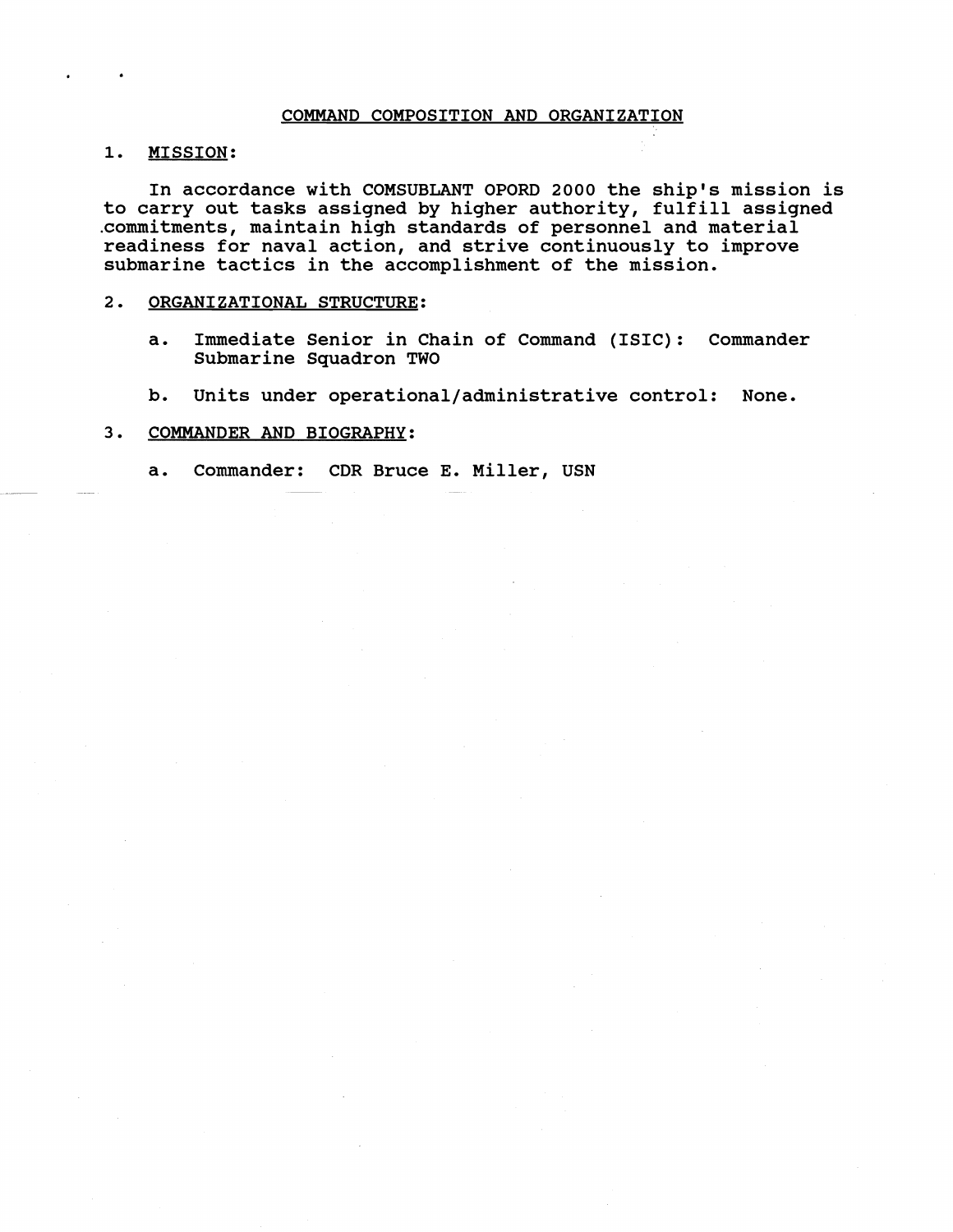#### **DATE EVENT**

# **JANUARY**

| 1–26 | Moored Naval Submarine Base New London, Groton, Ct.                                                                               |
|------|-----------------------------------------------------------------------------------------------------------------------------------|
| 27   | Underway from Naval Submarine Base New London,<br>Groton, Ct. to conduct FLEETEX 92 with the<br>USS SARATOGA Carrier Battle Group |

# **FEBRUARY**

- **7 Moored Roosevelt Roads, Puerto Rico**
- **10 Underway from Roosevelt Roads, Puerto Rico to conduct an orientation cruise for the Secretary of Defense**
- 14 **Moored Naval Submarine Base New London, Groton, Ct.**
- 18 **Underway from Naval Submarine Base New London, Groton, Ct. to conduct Antisubmarine Warfare Exercises**
- $21$ **Moored Naval Submarine Base New London, Groton, Ct.**
- 26 **Underway from Naval Submarine Base New London, Groton, Ct. to conduct Exercise FABRIC FALCON BRAVE with the USS SARATOGA Carrier Battle Group**

# **MARCH**

| $\overline{\mathbf{2}}$ | Moored Naval Submarine Base New London, Groton, Ct.                                                |
|-------------------------|----------------------------------------------------------------------------------------------------|
| 16                      | Underway from Naval Submarine Base New London,<br>Groton, Ct. to conduct a major ship's evaluation |
| 19                      | Moored Naval Submarine Base New London, Groton, Ct.                                                |
| ****                    |                                                                                                    |

# **APRIL**

**27 Underway from Naval Submarine Base New London, Groton, Ct. to conduct Refresher Training** 

**MAY** 

- **1 Moored Naval Submarine Base New London, Groton, Ct.**
- **6 Underway from Naval Submarine Base New London, Groton, Ct.; commencement of a 6 month Mediterranean Deployment. Transit the Atlantic with The USS SARATOGA Carrier Battle Group and conduct Portuguese Exercise SWORDFISH 92**
- $27$ **Brief Stop in Gibraltar**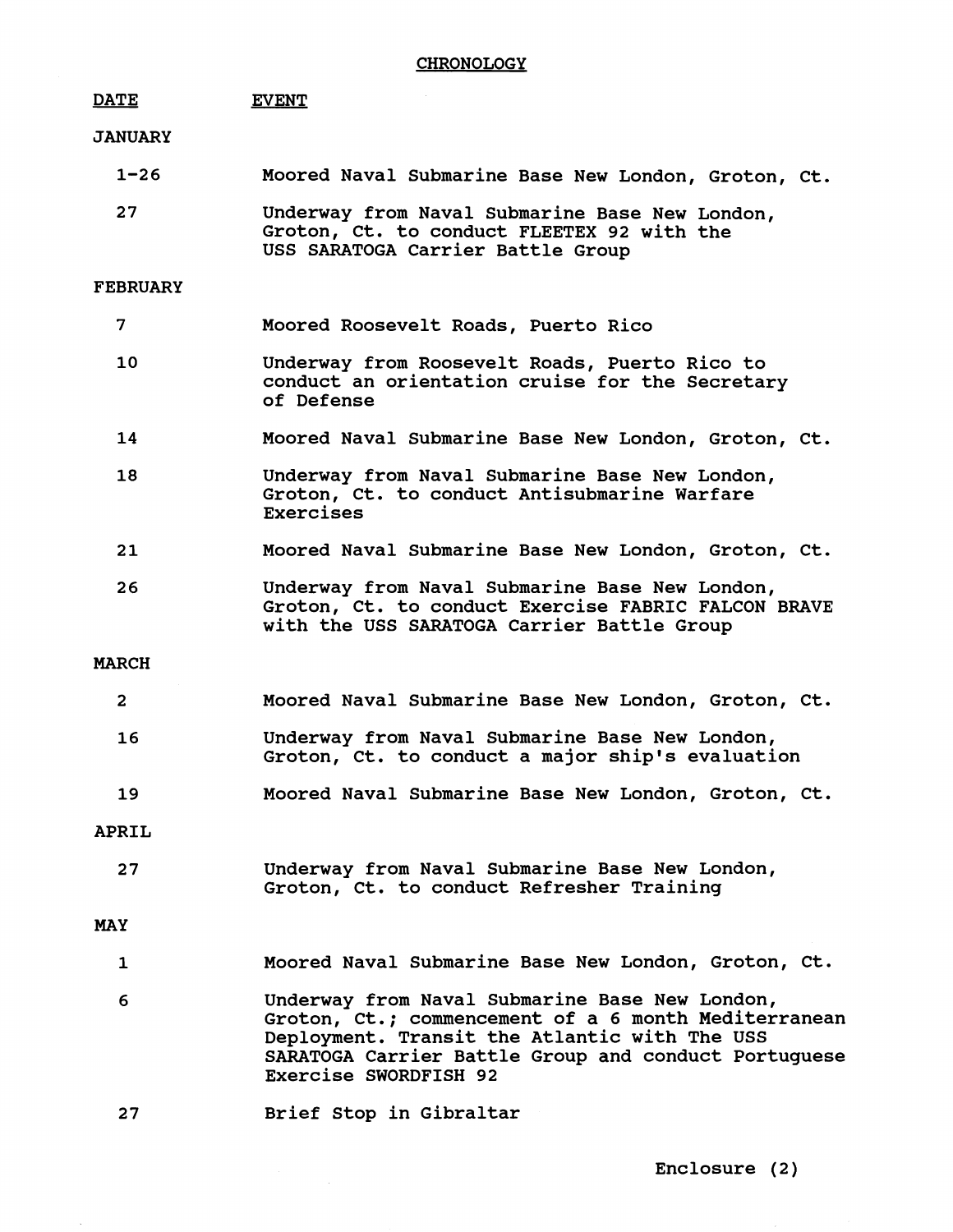| ч<br>N |
|--------|
|--------|

 $\ddot{\phantom{1}}$ 

| 1                | Moored Antalya, Turkey                                                                                                                                        |
|------------------|---------------------------------------------------------------------------------------------------------------------------------------------------------------|
| 4                | Underway from Antalya, Turkey                                                                                                                                 |
| 14               | Moored Ashdod, Israel                                                                                                                                         |
| 17               | Underway from Ashdod, Israel                                                                                                                                  |
| 19               | Moored Corfu, Greece                                                                                                                                          |
| 23               | Underway from Corfu, Greece                                                                                                                                   |
| 26               | Moored Alexandria Egypt                                                                                                                                       |
| 27               | Underway Alexandria, Egypt                                                                                                                                    |
| JULY             |                                                                                                                                                               |
| 11               | Moored La Maddelena, Italy                                                                                                                                    |
| 19               | Underway from La Maddelena, Italy                                                                                                                             |
| <b>AUGUST</b>    |                                                                                                                                                               |
| 11               | Moored La Maddelena, Italy                                                                                                                                    |
| 31               | Underway from La Maddelena, Italy                                                                                                                             |
| <b>SEPTEMBER</b> |                                                                                                                                                               |
| 3                | Moored La Maddelena, Italy                                                                                                                                    |
| 4                | Underway from La Maddelena, Italy                                                                                                                             |
| 29               | Moored Toulon, France                                                                                                                                         |
| <b>OCTOBER</b>   |                                                                                                                                                               |
| 9                | Underway from Toulon, France                                                                                                                                  |
| 10               | Moored La Maddelena, Italy                                                                                                                                    |
| 20               | Underway from La Maddelena, Italy. Depart the<br>Mediterranean Sea, transit the Atlantic to conduct<br>an Engineering Evaluation and return to Groton,<br>Ct. |
| <b>NOVEMBER</b>  |                                                                                                                                                               |
| 6                | Moored Naval Submarine Base New London, Groton, Ct.                                                                                                           |
| <b>DECEMBER</b>  |                                                                                                                                                               |
| $1 - 31$         | Moored Naval Submarine Base New London, Groton, Ct.                                                                                                           |

Enclosure (2)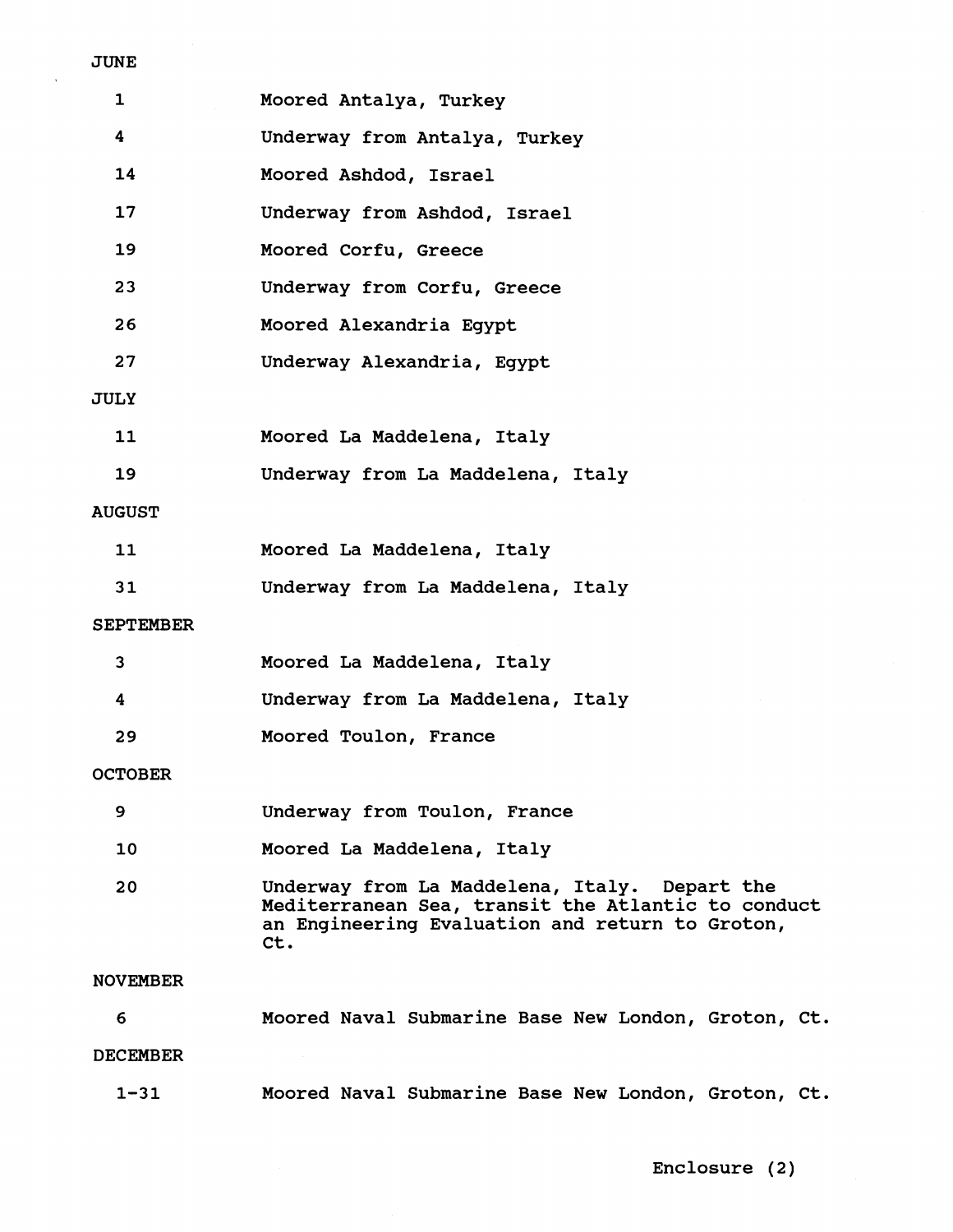# **JANUARY**

**The USS CITY OF CORPUS CHRIST1 started the new year moored at Naval Submarine Base New London, Groton, Ct. making preparations for an upcoming ship evaluation and a Mediterranean Deployment. On 27 January the ship got underway to conduct Exercise FLEETEX 92 with the USS SARATOGA Carrier Battle Group.** 

### **FEBRUARY**

**The ship moored in Roosevelt Roads, Puerto Rico on 7 February. After 2 days in port the ship got underway on 10 February with the Secretary of Defense on board for a one day demonstration of submarine operations and capabilities. After the Secretary of Defense departed, the ship transited back to Groton, Ct. On 14 February the USS CITY OF CORPUS CHRIST1 moored in Naval Submarine Base New London, Groton, Ct. On 18 February the ship got underway to conduct an Antisubmarine Warfare exercise and returned to Groton, Ct. on 21 February. On 26 February the ship got underway**  to participate in Exercise FABRIC FALCON BRAVE with the USS **SARATOGA Carrier Battle Group.** 

### **MARCH**

**On 2 March the USS CITY OF CORPUS CHRIST1 returned to Naval Submarine Base New London, Groton, Ct. The time in port was spent making preparations for a major ship's evaluation. The ship got underway on 16 March for this inspection and returned to Groton, Ct. on 19 March. The ship spent the remainder of March in port making preparations for its upcoming Mediterranean deployment.** 

# **APRIL**

**The USS CITY OF CORPUS CHRIST1 remained in port for the beginning of April, continuing its preparations for the upcoming deployment. On 27 April the ship got underway for Refresher Training.** 

# *MAY*

**The USS CITY OF CORPUS CHRIST1 returned to Groton, Ct. on 1 May for a 5 day stay at home prior to leaving for a 6 month deployment. This time was used to take care of any last minute items prior to the ship's deployment. It also gave the crewmembers a chance to say goodbye to their families. On 6 May the ship got underway from Naval Submarine Base New London, Groton, Ct. The remainder of the month was spent transiting the Atlantic Ocean with the USS SARATOGA Carrier Battle Group. On arrival off the Portuguese coast, the ship participated in Exercise SWORDFISH 92, and finally entered the Mediterranean Sea.**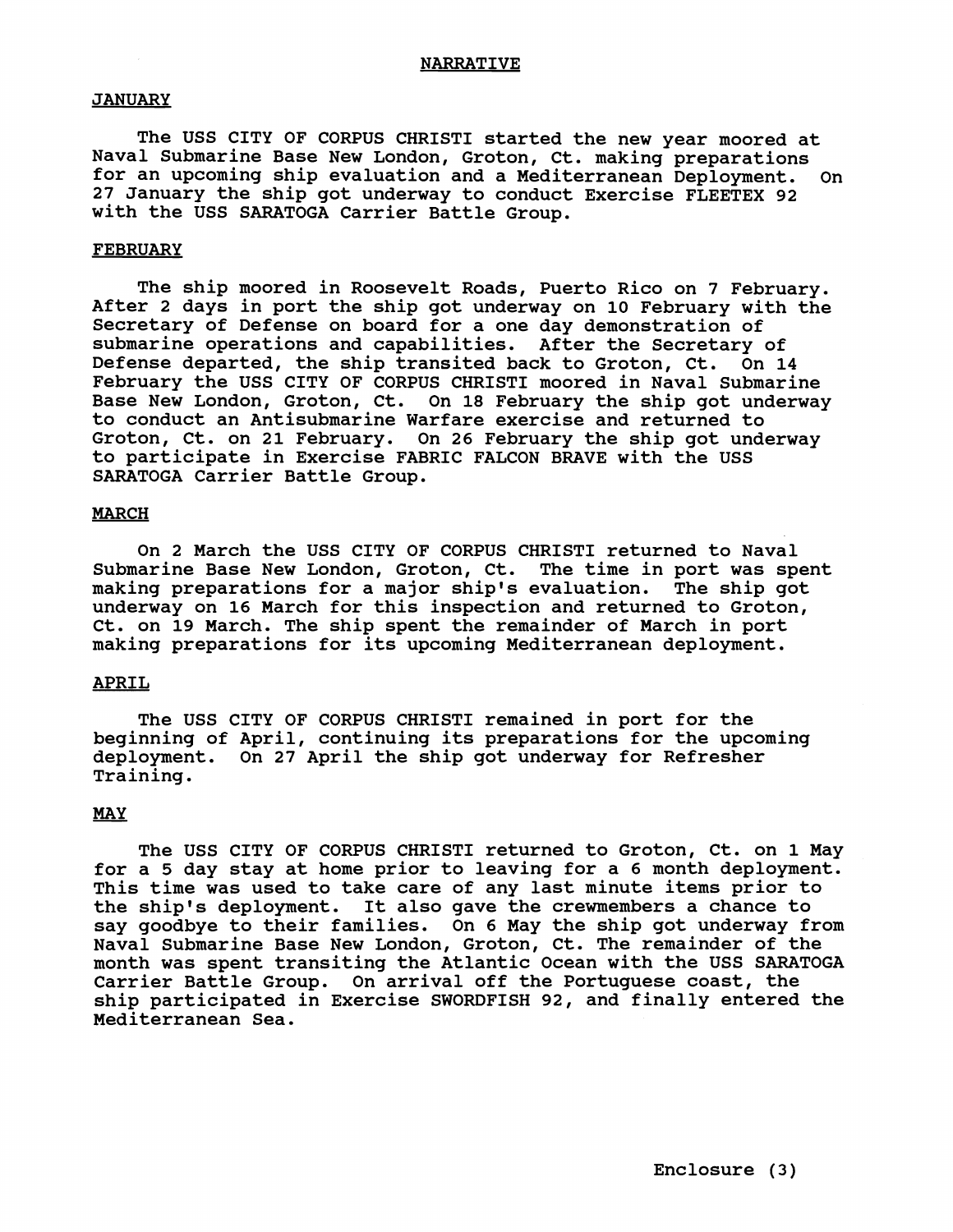# **JUNE**

The USS CITY OF CORPUS CHRIST1 moored in Antalya, Turkey on **1**  June after hosting VIP's from the Turkish Navy for a demonstration<br>cruise. The crew enjoved 3 days of liberty in Antalya. On 4 June The crew enjoyed 3 days of liberty in Antalya. On 4 June the ship got underway for operations. On **14** June the ship moored in Ashdod, Israel and enjoyed **3** days of liberty. The ship departed Ashdod, Israel on **17** June with senior members of the Israeli military on board for a VIP demonstration cruise. Following the VIP cruise the ship transited to Corfu, Greece. On **19** June the ship arrived in Corfu for 4 days of liberty and moored alongside USS ORION. On **23** June the ship got underway from Corfu and transited to Alexandria, Egypt. Although arriving in Alexandria and again mooring alongside USS ORION on the evening of **26** June, both ships were forced to depart early on **27** June due to heavy weather.

#### JULY

The USS CITY OF CORPUS CHRISTI arrived in La Maddelena, Italy on **11** July for a one week upkeep period. On **19** July the ship got underway with senior members of the German military on board for a VIP demonstration cruise. Following the VIP cruise the ship conducted operations.

## **AUGUST**

The USS CITY OF CORPUS CHRIST1 returned to La Maddelena on **11**  August for a **3** week upkeep period. On **31** August the ship got underway for a three day Sea Trial period.

#### SEPTEMBER

The USS CITY OF CORPUS CHRIST1 returned to La Maddelena on **3**  September. On **4** September the ship got underway for operations. On **29** September the ship arrived in Toulon, France for **11** days of liberty.

#### **OCTOBER**

The USS CITY OF CORPUS CHRIST1 got underway from Toulon on 9 October and transited back to La Maddelena, Italy. On **10** October the ship arrived in La Maddelena for a **10** day upkeep period. On **20**  October the ship got underway from La Maddelena for Sea Trials. On completion of Sea Trials, the ship commenced transit out of the Mediterranean Sea and across the Atlantic Ocean.

#### NOVEMBER

The CITY OF CORPUS CHRIST1 continued its transit home. Just prior to returning home, the ship completed an Engineering Evaluation. On 6 November the USS CITY OF CORPUS CHRIST1 returned to its homeport of Groton, Ct.. The joyous reunion with family, and friends provided a fitting conclusion to a highly successful Mediterranean deployment. Following the ship's return to homeport the crew enjoyed a low-key **2** week leave and upkeep period. For the rest of the month the ship remained in port in Groton, Ct. in an upkeep status.